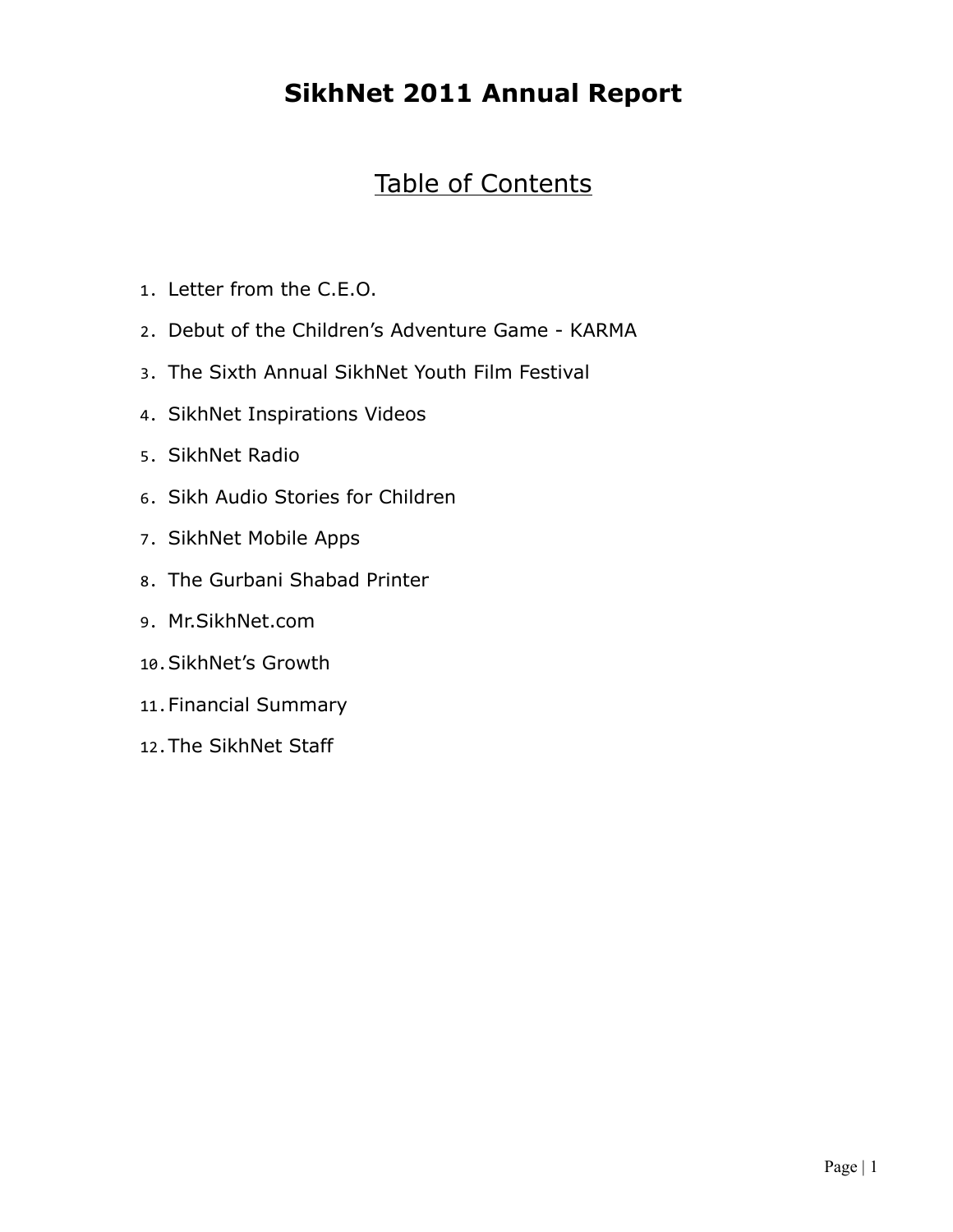### **A Letter from the Chief Executive Officer:**

2011 has been an unusual and wonderful year so far here at SikhNet. It has been marked by the production of a huge project, the long-awaited children's game "Karma - The Ogre's Curse" a unique and groundbreaking online adventure game that teaches spiritual values along with Punjabi culture. I spent much of my time on this project which was begun in March 2010 and was released on Dec. 8, 2011. The game is animated and voiced with the same high quality as commercial video games, except that this game is designed to be positive and uplifting. Karma Game has a fascinating and spiritual storyline set in a captivating environment. The children who have tested it love it!

SikhNet has seen over 4.7 million unique visitors this year, and thousands of these people have contacted us to express their gratitude for the inspiration that SikhNet provides to them every day. Here's an email that I received a few days ago:

*"I want to thank you for all the inspiration SikhNet has given my wife and I on our journey to becoming Sikhs. After calling myself an Atheist for 30 years I have come upon the Sikh religion and life style and it has truly opened my eyes. We have learned a lot and still have a ways to go but have met and visited the Gurdwara in our community and have enjoyed the divan and langar and believe that this is our path."*

Constantly seeing these little ways in which so many lives are touched and transformed by SikhNet moves me personally and elevates and inspires me every day, making me feel ever so extremely blessed and grateful to have been chosen by my Guru to participate in this seva.

In 2012, SikhNet will be focusing on the creation of new ways to reach an even wider audience and serve it better than ever. Among many projects, this includes new mobile apps, new Gurmat videos, videos on parenting as well as extending the Children's Audio Stories into a new series of animated videos. We are also working on a modern English translation of the Siri Guru Granth Sahib to be released in print

To all of the SikhNet family and SikhNet supporters, I say let us continue to work side by side this year to bring the timeless, practical message of the Guru's bani and the joyful and serviceful lifestyle of Sikhi to more and more people everywhere to help build a better world for the coming generations. It's a team effort, and YOU are part of the SikhNet team. Thank you!

Humbly, Guruka Singh Khalsa

film

Chief Operating Officer, SikhNet, LLC

\_\_\_\_\_\_\_\_\_\_\_\_\_\_\_\_\_\_\_\_\_\_\_\_\_\_\_\_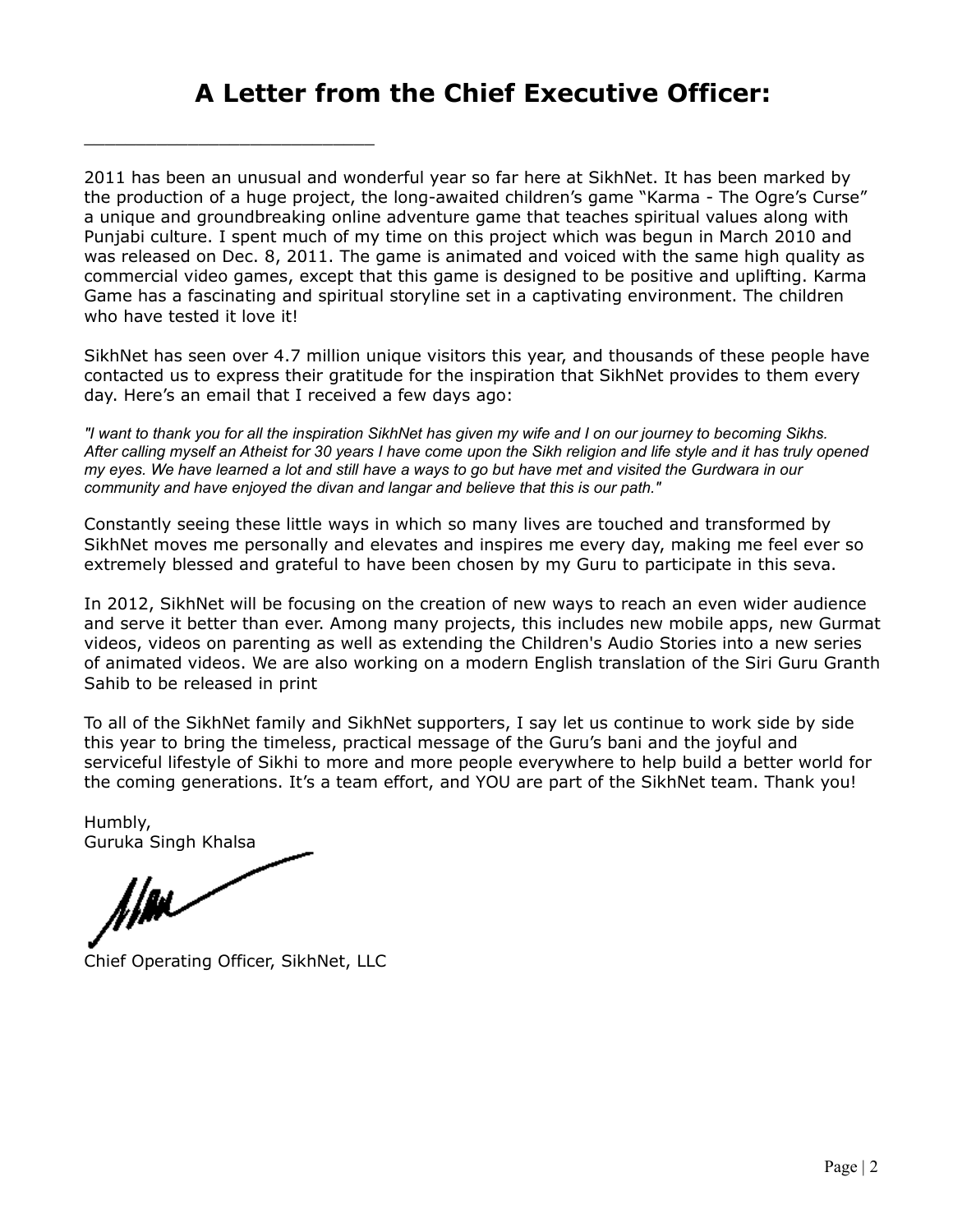# **Debut of the Children's Adventure Game - KARMA**

After hundreds of creative hours, the talented team at SikhNet has launched an interactive, online video game designed to appeal to, and inspire Punjabi and Sikh youth around the world. ["Karma Game - The Ogre's Curse"](http://www.sikhnet.com/karmagame) is a decision-making adventure game that teaches spiritual values and Punjabi culture. It is illustrated and narrated with the same high quality expected from commercial video games.

The Karma Game does not boast of blood, guts, and gore like many top selling video games, but does promise a fascinating and positive storyline in a completely captivating environment. This is the first video game of its type, and is destined to be an enduring hit. SikhNet expects 300,000 players in the first month.



The game is set in an old-style Punjabi village, with entertaining graphics that allow the player to roam and explore the environment. In the game, the player learns to communicate with others, to meditate, to be of service to the community, to defend the weak and poor, and to face the challenges of life with courage and conviction. Not only is the message positive and important, it is delivered in the modern and irresistibly attractive SikhNet style that speaks directly to the youth.

Karma Game was the inspiration and invention of Guruka

Singh Khalsa and Gurumustuk Singh Khalsa, the leaders of SikhNet. Before returning to SikhNet as its C.E.O., Guruka Singh was a Senior Producer for a major entertainment software company.



"Creating a values-driven Sikh game has been a personal goal of mine for a long time", says Guruka. "Young people spend an average of 7 hours each day engrossed in entertainment media, and I feel it is important to give them some positive alternatives. Karma Game embodies enduring and universal spiritual values and makes them understandable and accessible to youth everywhere. I am very excited about the game, and grateful to everyone who contributed to this massive effort."



In addition to playing the game, children can earn badges through real-world accomplishments at home and in the community. Special online badges can be earned by doing seva, learning to meditate, learning martial arts, trying their own turban as well as by original writing, artwork and videos. Your child can also share his or her accomplishments with friends and family!

SikhNet created Karma Game exclusively through the efforts of volunteers and charitable donations. It is available for all ages free of charge.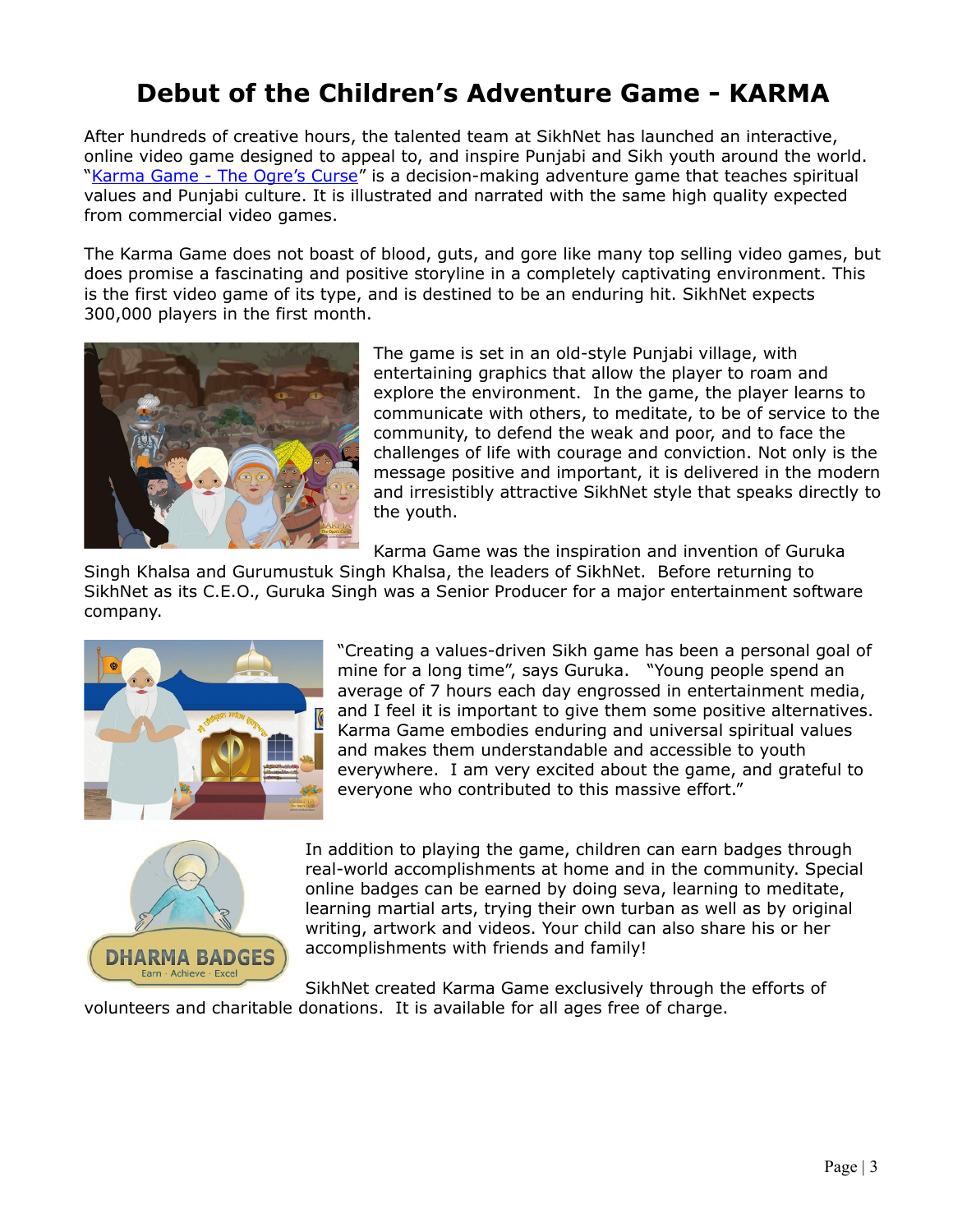## **The Sixth Annual SikhNet Youth Film Festival**

Since its debut in 2006, the SikhNet Youth Film Festival has become an annual event. Most people in the world don't know who Sikhs are and what we are all about, nor have they experienced our love of Seva and our Cherdi Kala spirit! This unique event is a great way to spread the living experience of Sikhi and Sikh identity to give people the experience of our spirit, values and culture. Our intention is that this educational and fun event will allow many people to get involved in the world of film and media and continue explore its benefits to the Sikh community.

Film Festival winners from previous years like Angad Singh and Jasmeet Singh have gone on to have their films shown on television as well as having them screened at other film festivals around the world. SikhNet Film Festival entries are now being aired on TV in UK and India through Brit Asia TV and Channel One.

### **JUNIOR DIVISION (17 years old and under)**



First Place -  $\frac{1}{2}(Ex)$  Changed" by 17 year old Angad Singh from Roswell, GA, USA. This is a documentary about a Sikh boy who hosts a foreign exchange student from France. The film breaks stereotypes and the barriers of nationality and religion. Unfortunately the Sikh boy was not able to go to his hosts school in France because of the nations ban on religious headcovers. He however does visit a French memorial for all of the Sikhs that gave their lives in France during WWII.



Second Place - "Wake Walk Win" by 17 year old twins Harnek Singh and Rasna Kaur from Troy, MI, USA. This video is a visual representation of the journey we all take as Sikhs on the path to Waheguru. It is broken up into 3 parts, each coinciding with a quote chosen from the Siri Guru Granth Sahib.



Third Place - [" Gurbani Makes a Difference"](http://www.sikhnet.com/filmfestival/2011/gurbani-makes-a-difference/) by ages 13-18 year olds Neha Kaur, Gurkiran Kaur, Simran Kaur, Gurneet Kaur, Jivan Kaur, Netu Kaur, Gursimran Kaur from Windsor, ON, Canada. A little girl is adopted and moves from home to home. She struggles to make friends and is constantly bullied. Her life is changed when she meets a Sikh girl who shows her kindness and acceptance as inspired by the Sikh teachings.

### **INTERMEDIATE DIVISION (18 – 25 years old)**



First Place - "Born To Lead" by 23 year old Satdeep Singh from Ludhiana, Punjab, India. This story focuses on a common problem in the modern Sikh world. A boy cuts his hair to impress a girl who has rejected him hoping that she would now accept him. His parents are heartbroken, and he leaves them to live his new life. Meanwhile something momentous happens in his would be girl-friends life.



Second Place - [" The Reunion"](http://www.sikhnet.com/filmfestival/2011/the-reunion/) by 25 year olds Angad Bhai and Ethan Russell from New York, NY, USA. This drama is about 2 friends who share a common background. They have reunited after years of being apart, and one has cut his hair. Their dialogue deals with issues Sikhs face when trying to assimilate into modern socity, while maintaining their cultural and religious heritage.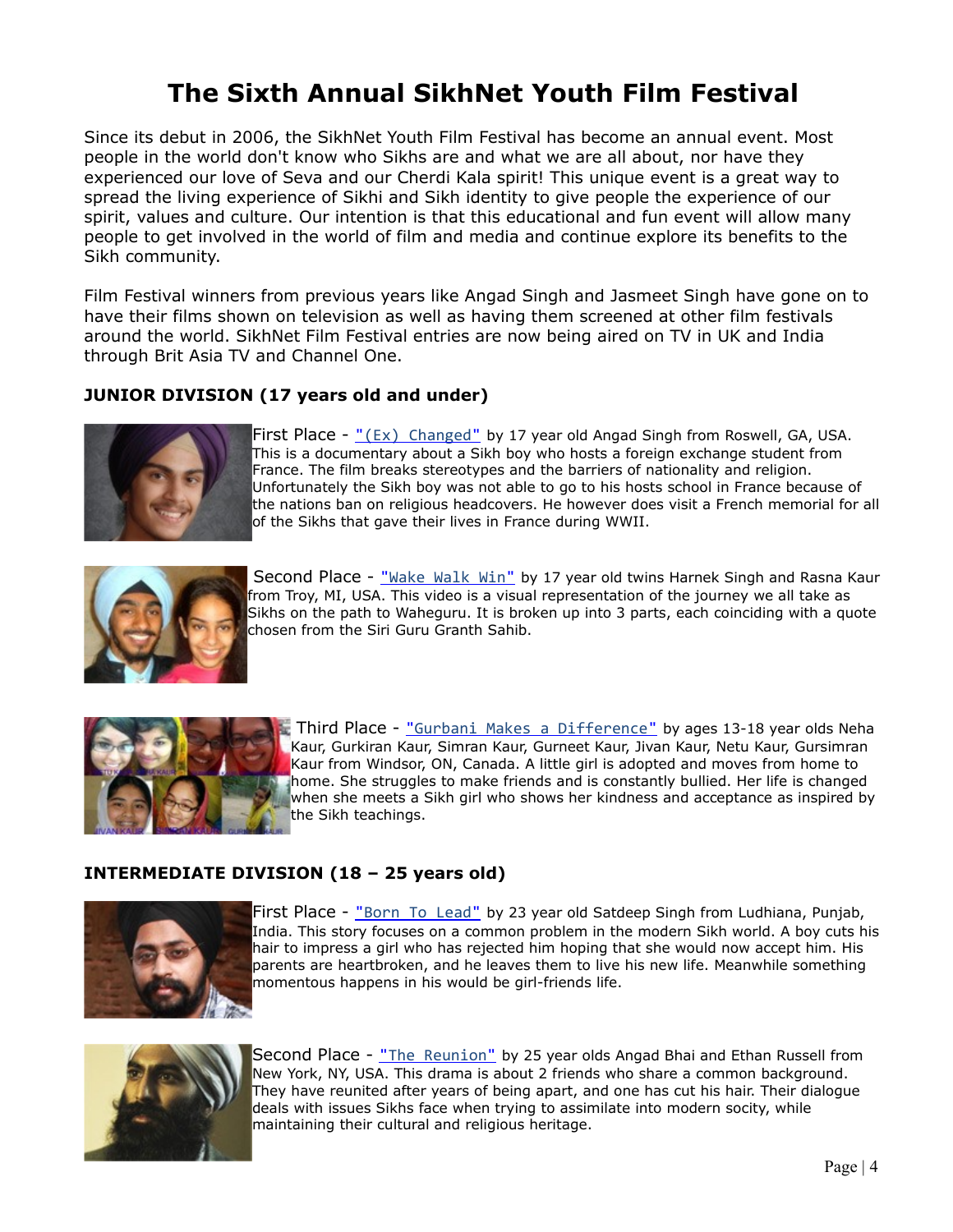

Third Place - <u>"Japji Sahib: Guru Nanak & The Kali Bein" (The Black </u>

[River\)](http://www.sikhnet.com/filmfestival/2011/japji-sahib-guru-nanak-the-kali-bein-the-black-river/) by 25 year old Harimander Singh from Santa Monica, CA, USA. One day Nanak disappeared in to the black river. This was a time when he had completely merged with God. When he emerged 3 days later he recited the Japji Sahib. This film is a docu-drama style that talks about the significance of Japji Sahib.

### **SENIOR DIVISION (26 or older)**



First Place - "Gur Bin Ghor Andhar" by Gurpreet Singh from Bangalore, Karnataka, India. Based on a true story, this is a dramatic re-enactment of a group of Sikhs fighting seva recognition and castes.



Second Place - "Summer Solstice 2011" by Elena Tchoujtchenko from Valley Village, CA, USA. Every year, thousands of people from all over the world gather together in Espanola, New Mexico, USA to practice Kundalini Yoga. The camp was founded by Yogi Bhajan who is also a Sikh leader. Sikhism is not imposed on anyone at Summer Solstice but it's influence is found everywhere and people get educated and participate in the Sikh's rituals and prayers. This film is beautifully captured and edited. It relives the experience of the Summer Solstice Sadhana camp.



Third Place - "Reflections" by Dr. Savi & Rohin Arora from Middlesex, UK. A personal narrative of the GT:1588 exhibition held at the Brunei Gallery, University of London, SOAS – Recording and permission granted by the Organizers of the event.

Thank you to all of the [2011 directors](http://www.sikhnet.com/filmfestival/2011/) for your hard work and creativity!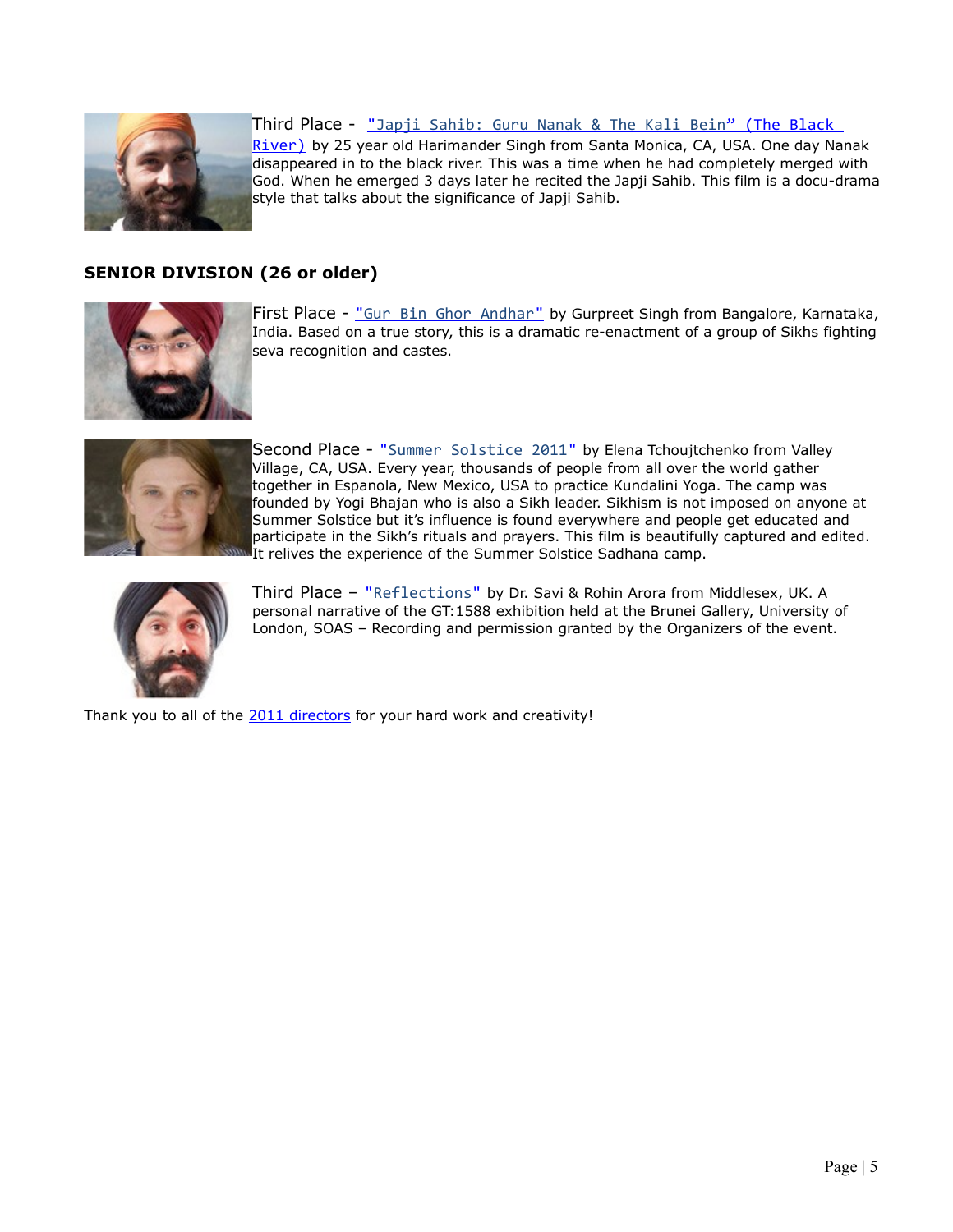### **SikhNet Inspirations Videos**



During 2011, SikhNet made available 35 new Inspirations videos. We continued the series on "Relationships" dealing with both single people as well as married couples, and introduced new videos on keeping kesh, vegetarian diet, self-esteem, nimrata (humility,) Receiving Amrit, Spiritual experiences, Gyan, forgiveness and much, much more. The Inspirations Video topics are inspired by SikhNet users writing to us about topics they would like to hear discussed and questions for which they wish to have answers.

#### **Here are some comments from SikhNet viewers regarding our videos:**

"Wahe Guru ji ka Khalsa Shri Waheguruji ki Fateh!!! I love Shri Guruka Singh Ji. He has changed my life ever since I learned about him. Also I would like to thank Gurumustuk Singh for asking the various questions to him and putting it together so that we all can listen and enjoy his teaching. I request Gurumustuk and Shri Guruka Singh Ji to please produce more videos on Meditation. Thanks for the great work. Sat Sri Akal" *Gurvinder Singh - Scottsdale, AZ USA*

"I can't describe that in words ...but yea SikhNet has made life simple for me ...videos have given me a new vision and an understanding of my faith. SikhNet Hamesha CHARHDI KALA CH RAHE" *Prabhmeet Singh - Sunshine, Australia*

SikhNet allows me to interact with other people. I have really got inspired from SikhNet videos. I regularly visit SikhNet to check articles and also to read people's view in discussion forum. You are like a family for me. Thanks to everyone for such a wonderful site." *Inderjit Singh - Bangalore, India*

"My great thanks to the SikhNet team for helping us to learn more about the Sikh religion. I love this website; especially watching the videos." *Satinderjit Kaur - Montgomery, Alabama, USA*

"I just so wanted to say that, I believe your videos are a true inspiration to me and every time I see your videos I just feel it is so easy to implement. The Sikhi I was taught or saw for the 27 yrs of my life wasn't anything close to the teaching of Guru Nanak and now I'm re-learning it, thank you and thanks to Yogi Bhajan Ji." *Parmjit Singh*

"My name is Seema, I live in Boston and am India. Being away from my home right after my marriage from last 2 years, I was missing someone who could teach me and show me the right way like my mother. Suddenly while searching online I came across respected Guruka Singh's videos and now I feel I got what I was looking for. And yes, as per his teaching, I have started getting up real early around 5am, and that's the most wonderful hours of my day."

"Just a quick message to say thank you for helping me change my life. I am of Punjabi origin but I guess I had forgotten why I was here. A few months ago I typed "sikh" into YouTube and I watched Guru Singh Ji's video on being a Sikh, then slowly went through all his videos and watched and re-watched each one. I now wake up in the mornings and pray, have a cold shower, and have become veggi. I'm learning everyday now. So just thank you for your work and everyone at SikhNet." *Inderjit Gill*

Sat Sri Akal! I live in Wenatchee, a city of about 60,000 people located in central Washington. Over the past few months I've been watching your videos on YouTube. I really enjoy watching and listening to Guruka Singh Ji. He is very inspiring. I come from a Punjabi Sikh family, I have not taken Amrit. However, after watching the Sikhs of Espanola and their love for Sikhi has really made me think twice what how I've been living my life. I love what you are doing. Please keep the videos coming. We do not have a Gurudwara Sahib here, so watching your videos is the next best thing!"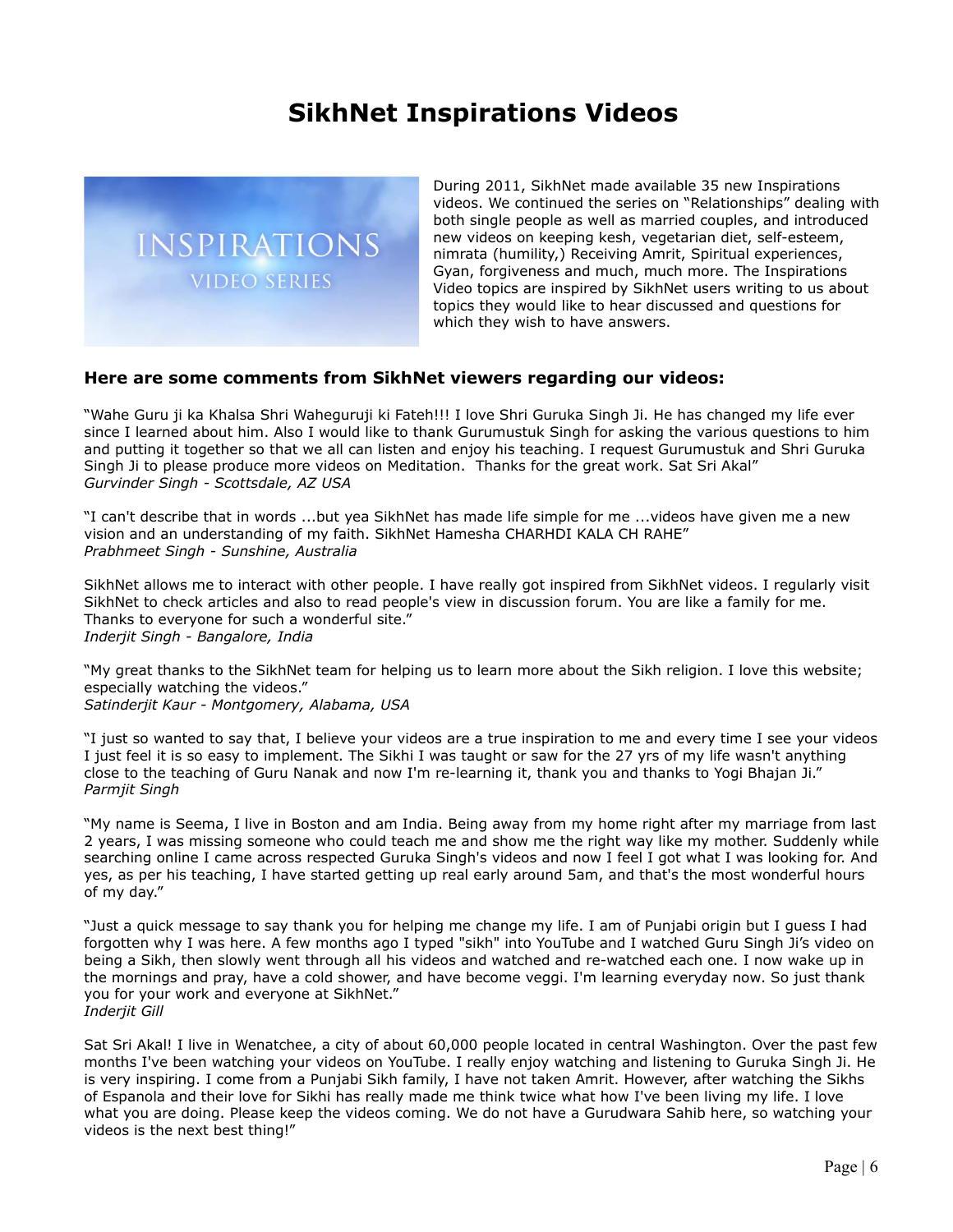#### *Jaskaran Singh*

Firstly I just want to say that you and your team with God's grace have done a excellent job with the videos. I first started watching Guruka Singh and i couldn't believe what I was watching... someone who I could not just 60% understand but someone who I could 100% understand. He has changed my life as I have learned a lot, and the great thing was that God gave me the answers through these videos. So from my excellent experience I wanted to share it, just like Guruka Singh says; You should share your experience... so I started showing my family and friends these videos. Before I knew it, everyone wanted these videos. *Manny Pabla - UK*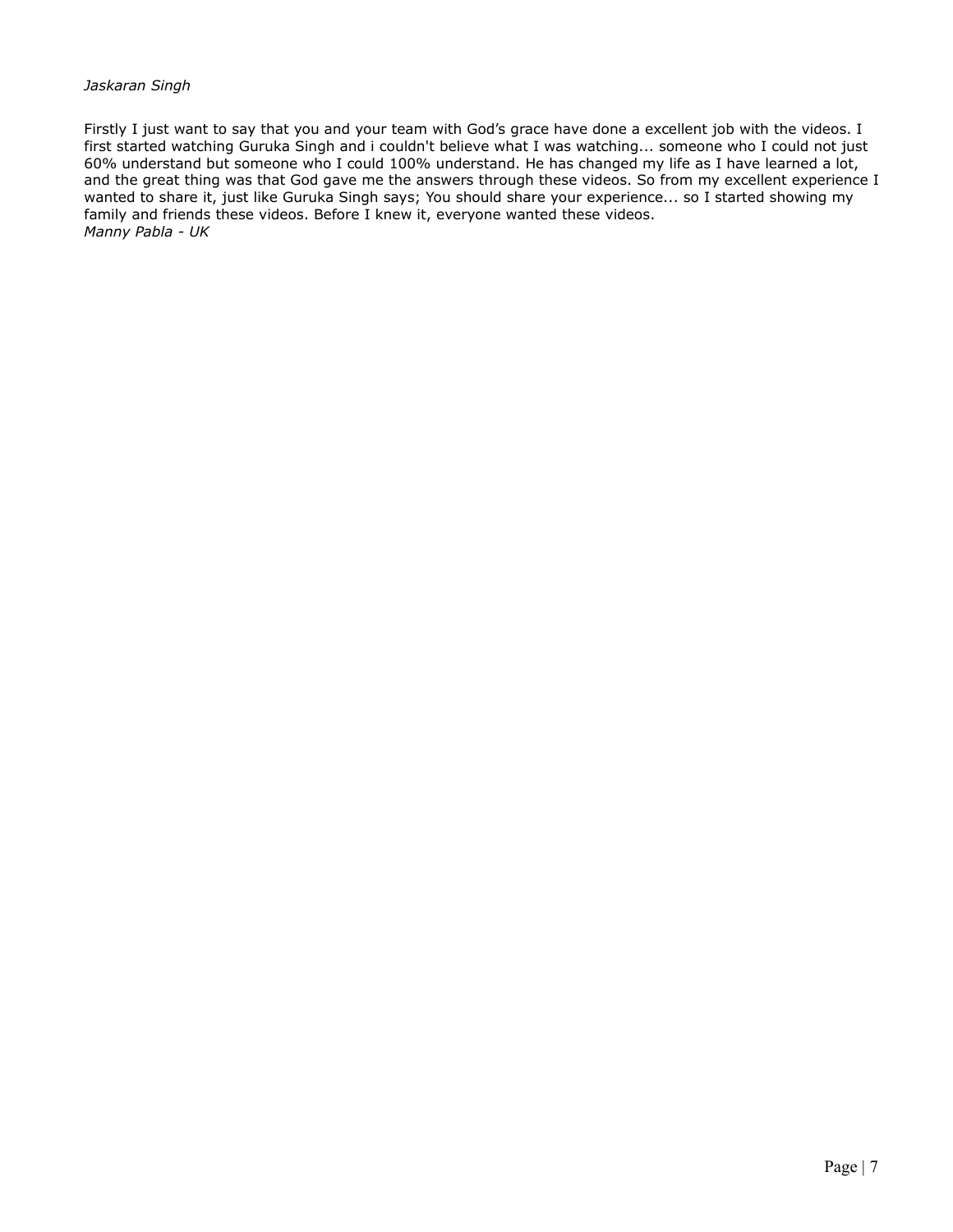## **SikhNet Radio**

We currently have six full-time, 24/7 SikhNet Gurbani channels plus 16 additional radio stations broadcasting live on [Sikhnet Radio](http://www.sikhnet.com/radio) from Gurdwaras all around the world. This year we not only added new Gurdwara streams but also a Gurdwara program schedule viewer as well as a listener map that shows the location of everyone who is listening to that radio station. Many SikhNet users have told us that SikhNet radio is their companion throughout the day at work and at home.

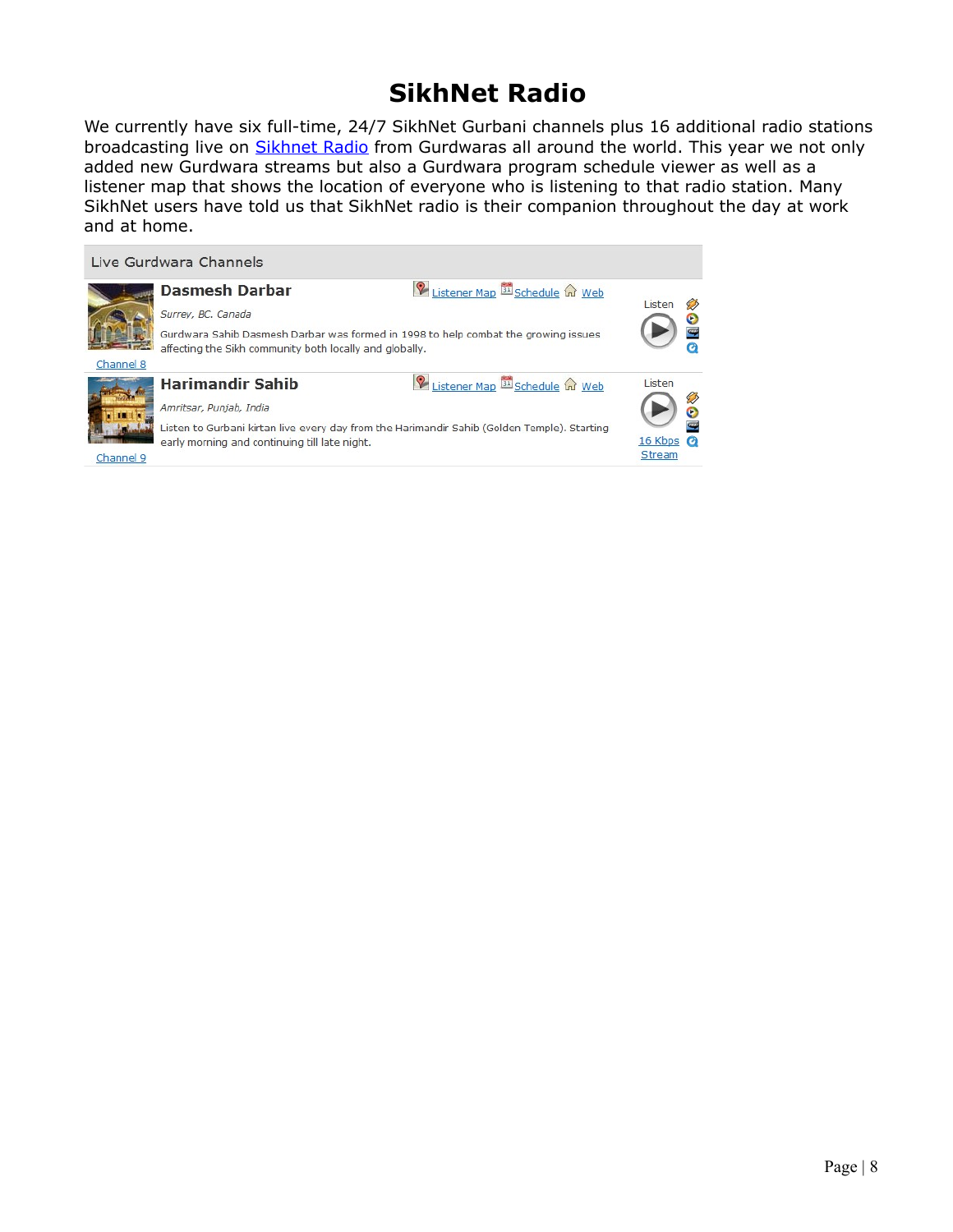# **Sikh Audio Stories for Children**

Since its inception, one of the main goals of SikhNet has been to provide resources for our youth/children so that they have the tools and resources to become more spiritual individuals; able



to cope with life in these modern times, yet living with strength in their identity as a Sikh.

In 2011 SikhNet added 6 original Audio Stories in the Children's Audio Stories section.

Most parents know the challenge of educating our children about Sikhi, which can be hard in these busy times where it is common for both parents to work all day away from the kids. Many have less and less time to spend with their children (particularly to teach them about Sikhi). SikhNet's all original audio stories section aids this by creating new ways for these young ones to get inspired and into Sikhi through stories. I

know as a parent I would rather have my kids listening to fun and interesting Sikh/Spiritual stories then playing a video game or watching television! There is currently not very much Sikh media content freely available for kids, and our hope is to fill the need by starting this one project, and then expand into other projects as resources become available to fund the projects.

### **The SikhNet Youth Script Writing Competition**

This year we featured the completely original new story, *Team Khalsa Save the Langar*, which was written by Triman Singh and Japman Kaur, ages 11 and 14 respectively. They submitted their story to the SikhNet Youth Script Writing Competition and won first prize. Harijot Singh gave their exciting story the full SikhNet audio production treatment and you can listen to the results [here.](http://www.sikhnet.com/audio/team-khalsa-save-langar)



Japman Kaur and Triman Singh

The new audio story section is organized so that you can browse through the different stories in many different ways. You can listen to the stories right on the website or download them freely to your computer or MP3 player. These stories are also available on **audio CD** so that non-technical people can enjoy them in their home and in the car when traveling.

From these stories, we also created [story books and coloring books](http://www.sikhnet.com/pages/childrens-stories-cds-and-book) which are available on the SikhNet website, as well as the new [Children's Audio Stories iPhone/iPad/iPod app](http://itunes.apple.com/app/sikhnet-audio-stories-for/id482875486) which is available in the Apple App Store.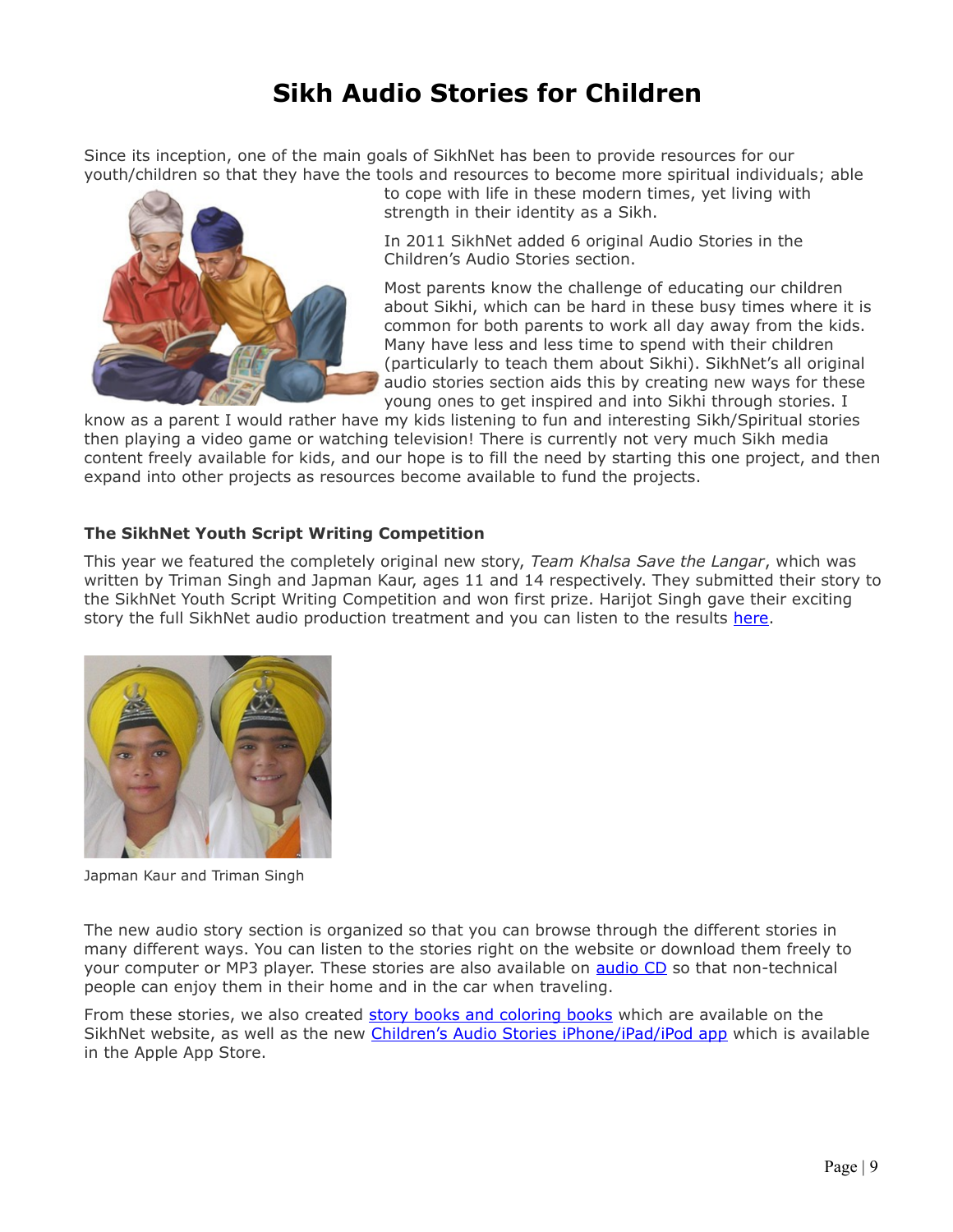# **SikhNet Mobile Apps**



### **SikhNet Radio**

Now you can [listen to SikhNet radio on your iPhone, iPod Touch, or iPad](http://itunes.apple.com/app/sikhnet-radio/id337138264?mt=8) wherever you have an internet connection. It allows fast, easy streaming of all the SikhNet radio channels directly to your iPhone and will accommodate new music channels as they are added. It runs on iPhone, iPod Touch, iPad, and we also released versions for Blackberry and Android devices as well.



#### **Sikh Audio Stories for Kids**

For years SikhNet has presented the [popular Audio Stories for Kids at](http://www.sikhnet.com/stories) [SikhNet.com.](http://www.sikhnet.com/stories) These wonderful tales of Sikh history have entertained and enchanted an entire generation of children. This year we made it possible to take the stories with you, right in your pocket on your iPad or iPhone. [This new app](http://itunes.apple.com/app/sikhnet-audio-stories-for/id482875486) is packed with all the stories produced by SikhNet since 2008. Kids can easily browse and listen to stories on their own, either instantly, when connected to the Internet, or you can download stories to your mobile device for off-line listening in the car and airplane.

Children of all faiths and religions will enjoy these stories of spiritual principles and consciousness. Stories highlighting universal values of helping others, compassion, prayer, courage, sharing, and the oneness of all people capture the hearts and imagination of children of all ages. As parents, you can rest assured that the message delivered to your children is positive, uplifting, and of good spirit.



#### **Gurbani Media Center**

With the **SikhNet Gurbani Media Center app** everyone can have the world's largest archive of Gurban Kirtan audio available everywhere! With over 14,500 Gurbani audio tracks available to stream from SikhNet.com to your mobile device. More than 10 weeks of continuous audio without hearing the same track! It would take between 7 and 50 iPhones (depending on the storage) to hold all the Gurbani audio from the SikhNet Gurbani Media Center! The app displays the Gurbani text of the shabad that is currently playing. For most audio you will automatically see the Gurbani text and have the option to display English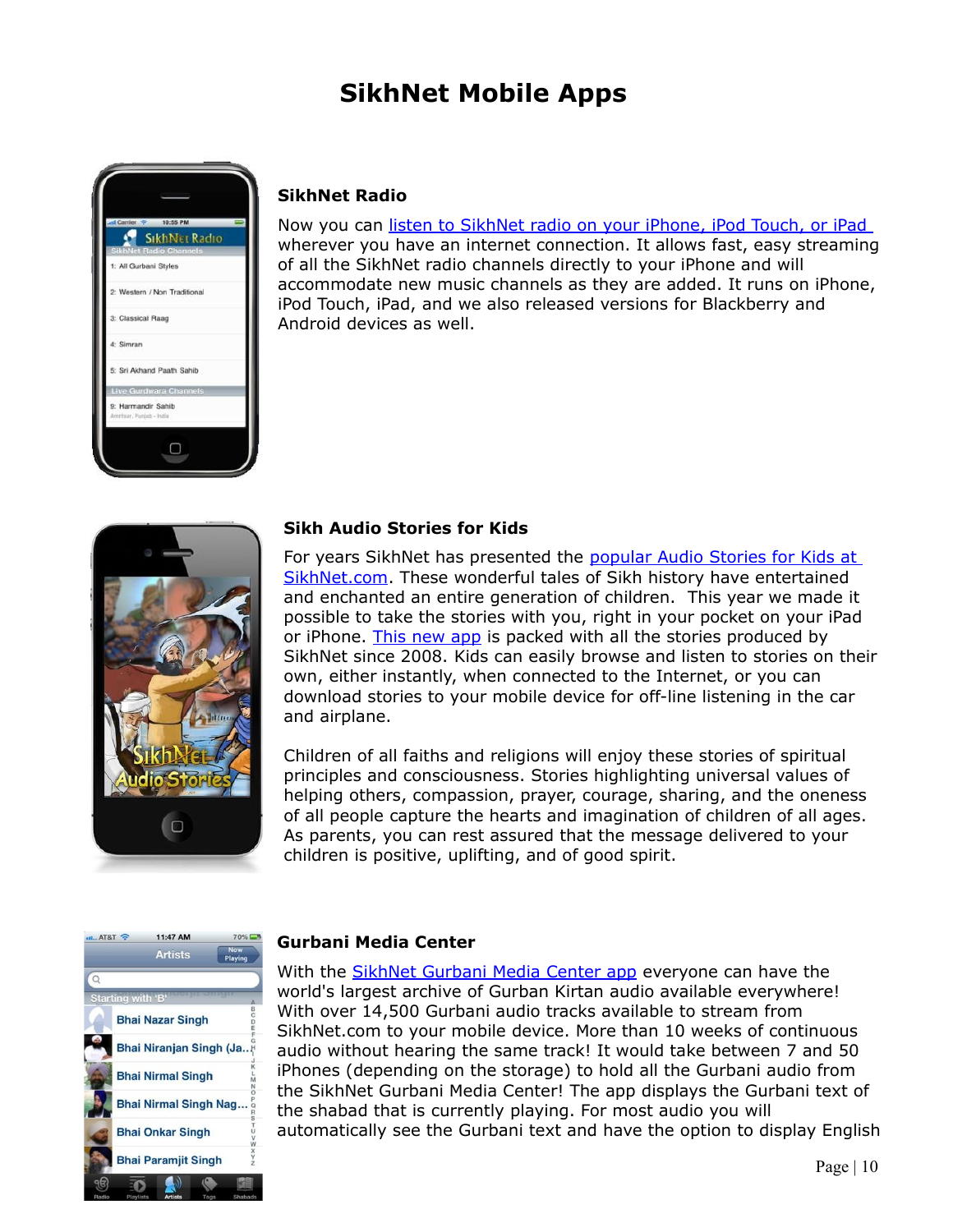



translation, Spanish translation or transliteration as well. All the Gurbani is browseable and searchable by shabad or artist, and the app periodically downloads updated data from the SikhNet servers so new Gurbani added to the Gurbani Media Center library on SikhNet will automatically show up in the app. This app is currently only available for iPhones, iPads and iPod Touch devices. Depending on the response to this app we hope in 2012 to work on a version for Android devices.

### **The SikhNet Mobile App**

Stay current with all the latest content on SikhNet instantly from your iPhone or iPad. Listen to the daily Hukamnama audio from Harmandir Sahib, as well as hukams from previous days, in the original Gurmukhi as well as the English translation. Access the SikhNet News and videos, kid's stories and updates from Sikh bloggers. You can also access the SikhNet discussion forums. Basically this new app gives you "SikhNet in your pocket" wherever you go.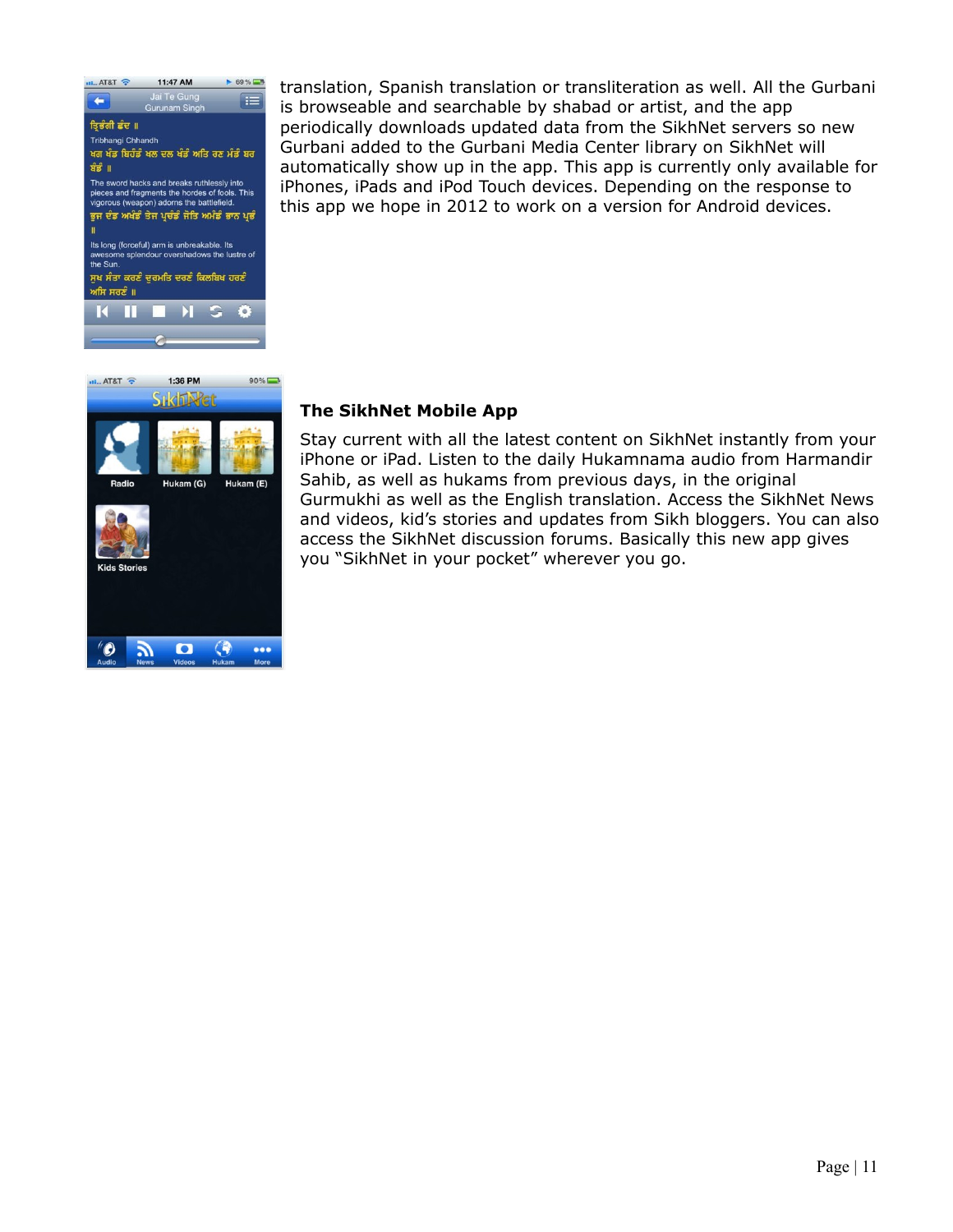## **The Customizable Hukam Page and Gurbani Shabad Printer**

Now users can customize how you view the most popular page on SikhNet, the Hukamnama Page, with many options. You longer need a Gurmukhi font to view the Hukamnama page. You can set the format to 'paragraphs' or 'line by line'. etc. You longer have to view translations you don't want. You can change the fonts, layout and colors and your browser will remember your settings, so you can view the Hukamnama as you like it, every day!

| ◯ Customize the Hukam Layout                                                               |                                           |                                                     |             |                                 |                              |                                 |  |                    | <b>Beautifully Print or Share This Hukam</b> |
|--------------------------------------------------------------------------------------------|-------------------------------------------|-----------------------------------------------------|-------------|---------------------------------|------------------------------|---------------------------------|--|--------------------|----------------------------------------------|
| Translations,<br>Fonts & Size<br>▼                                                         | Display Style<br>$\overline{\phantom{a}}$ | <b>Text Positioning</b><br>$\overline{\phantom{a}}$ |             |                                 | Reset $\approx$              |                                 |  | <b>Help/How To</b> | <b>Feedback</b>                              |
| <b>Show Translations</b>                                                                   | Font                                      |                                                     |             | <b>Size</b>                     | <b>Color</b>                 | <b>Sort</b>                     |  |                    |                                              |
| $\triangledown$ Gurmukhi                                                                   |                                           | Gurbani Akhar                                       |             | $+$                             | <b>Black</b>                 | l⊕.<br>۰                        |  |                    |                                              |
| Lareevaar                                                                                  | Prabhki                                   | $\overline{\phantom{a}}$                            |             | $+$<br>$\overline{\phantom{a}}$ | Gold                         | $\ddot{\textbf{r}}$<br>÷        |  |                    |                                              |
| <b><del>■ Transliteration</del></b>                                                        | Verdana                                   |                                                     | $+$         | ٠                               | Green                        | l ÷<br>$\overline{\phantom{a}}$ |  |                    |                                              |
| $\triangledown$ English                                                                    | Eras                                      |                                                     | $\bullet$ . | $+$<br>۰                        | <b>Blue</b>                  | $+$<br>$\overline{\phantom{a}}$ |  |                    |                                              |
| $\nabla$ Punjabi                                                                           |                                           | Gurbani Akhar ▼                                     |             | $+$<br>$\overline{\phantom{a}}$ | Maroon $\blacktriangleright$ | ÷                               |  |                    |                                              |
| <b>■ Hindi Transliteration</b>                                                             |                                           | Gurbani Hindi –                                     |             | $+$                             | Maroon $\sim$                | $\ddot{\textbf{r}}$             |  |                    |                                              |
| $\Box$ Spanish                                                                             | Palatino                                  |                                                     | $+$         | ٠                               | Maroon $\sim$                | $\ddot{\mathrm{F}}$             |  |                    |                                              |
| You can rearrange the translations by using the drag arrow in the <b>Sort</b> column.<br>θ |                                           |                                                     |             |                                 |                              |                                 |  |                    |                                              |



The new [Shabad Printer](http://www.sikhnet.com/shabad-printer/) on SikhNet allows you to beautifully customize, share or print any daily hukamnama or Gurbani Shabad. You can choose from many different background frames, font styles, language types (Gurmukhi, Larivaar, English Translation, Spanish Translation, Romanized, etc). You can select to view in line by line format or block format. Change the sizes and alignment and all kinds of other things. This is an easy way that anyone can customize the Daily Hukam or Gurbani to display in a really beautiful way, and share it. No need to install fonts or any software. Just browse, customize and share! By default the [SikhNet Shabad Printer](http://www.sikhnet.com/shabad-printer/) displays the current Daily Hukamnama from Harmandir Sahib (The Golden Temple), in Amritsar India, however you can customize it to display any shabad you wish.

There are many ways to use this beautiful new tool. For example:

• Many of us have memorable occasions (weddings, birthdays, anniversaries, etc.) and maybe on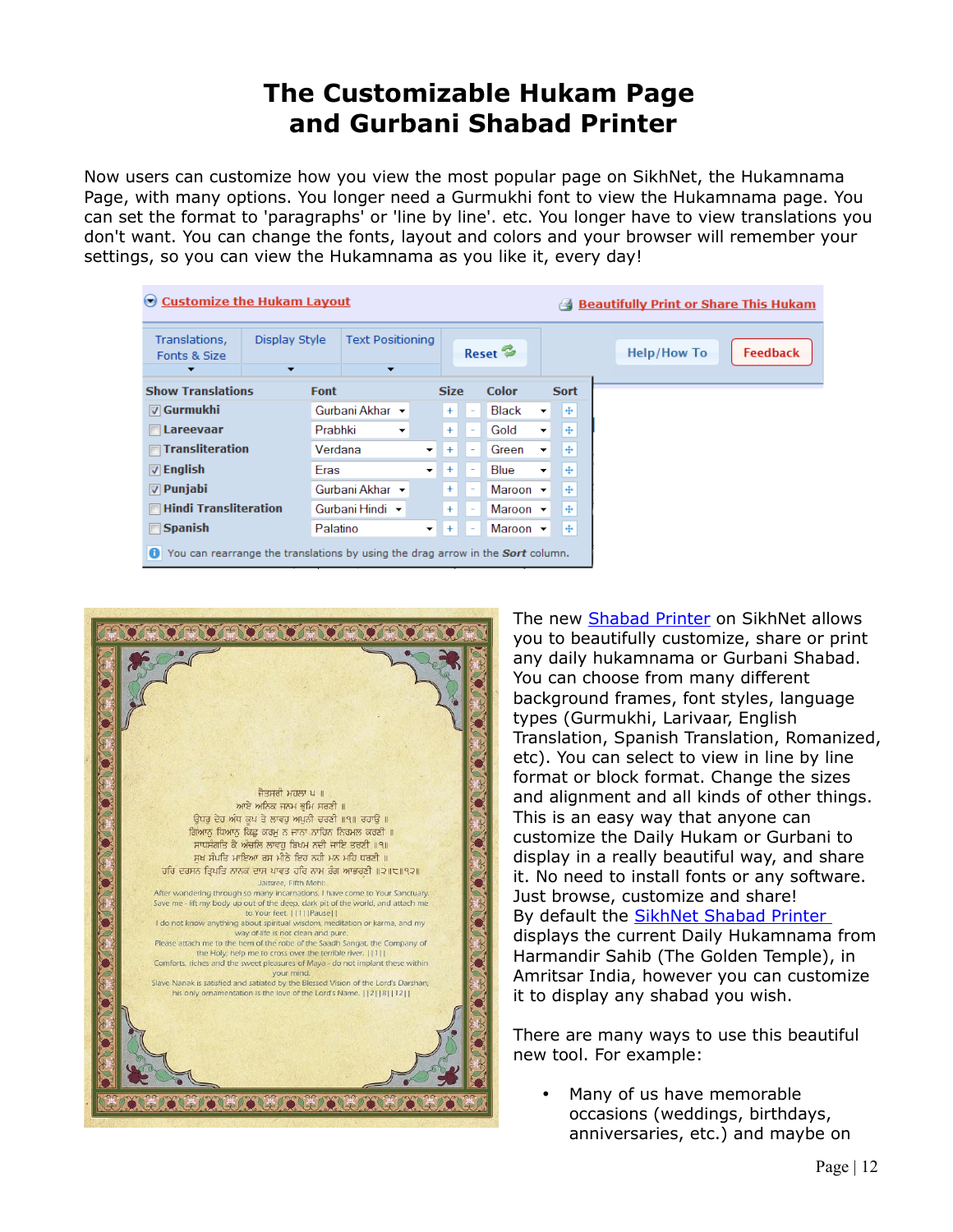that day you read a very special message from the Guru and wish to keep and remember it. You can print the customized hukam out and put it in a frame for your desk or home. This way whenever you see it you will remember the Guru's words.

- Some events or Gurdwaras do not have a way to display Gurbani using a projector. This is one way you can customize and print a particular shabad that people can use to sing and understand the Gurbani.
- You may have read a Hukam that is really inspiring and want to share it with your family and friends. After you customize the layout you can click on the "Share this Shabad" button and this will allow you to share the customized hukam that you have created through Email, Facebook, Twitter & other ways.

Note: The Shabad Printer was actually completed in Q4 2010 but is appearing in this report because the 2010 annual report was not completed.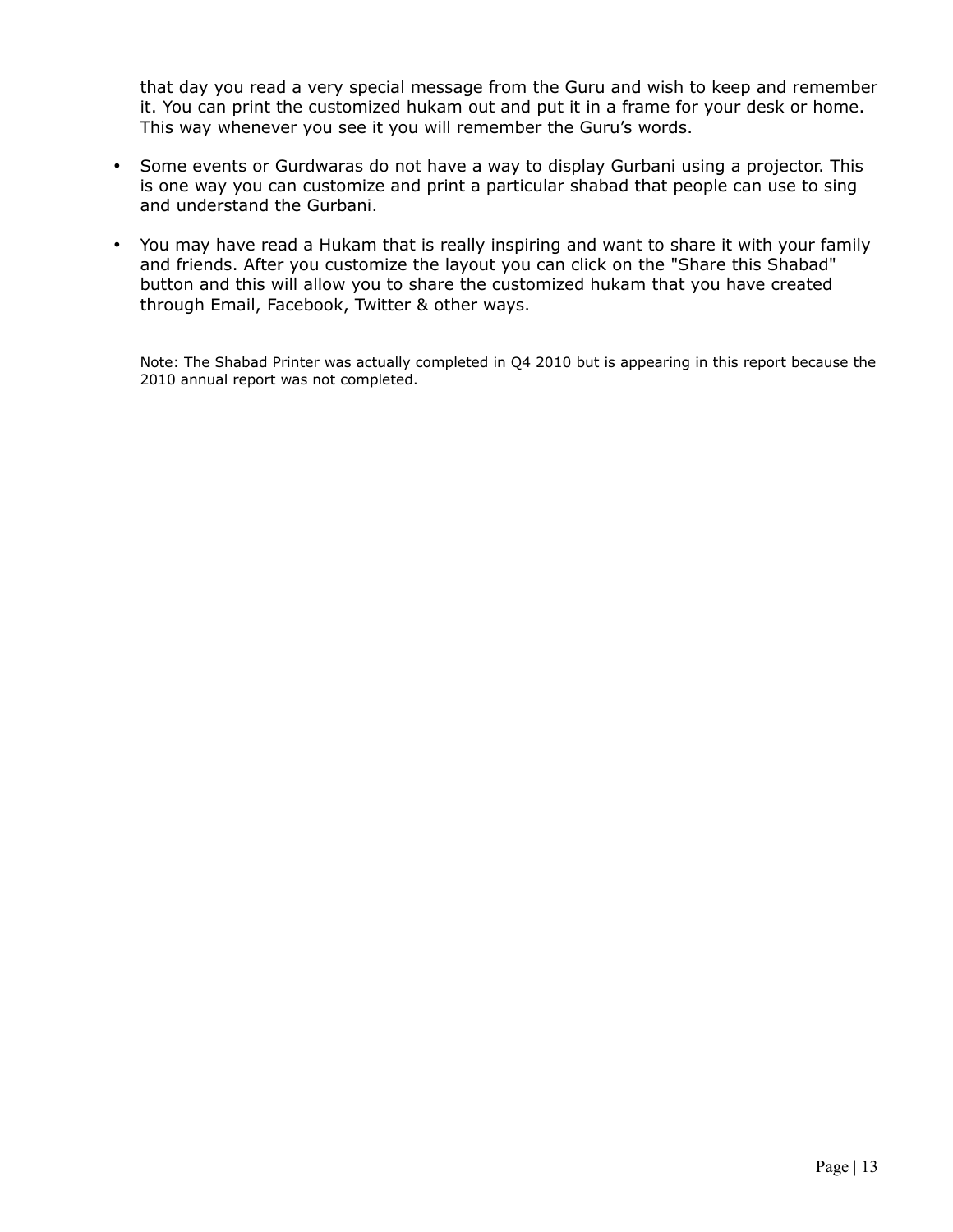## **MrSikhNet.com**



In 2011 the Webmaster's Blog was more popular than ever with over 50,000 visitors per month. The hundreds of new posts and thousands of participant comments are a sure sign of an active and ever increasing online community. Part of the popularity of the Blog is its

interactivity as participants and fellow bloggers post comments every day and interact with each other. The power of the Blog and how it serves our worldwide cybersangat can be best felt through the comments of our participants. Here are a few of those comments:

I was born into a Sikh family (and thank God for that :) but never really understood what it meant to be a Sikh.. All I knew was that I had to wear a turban and not cut my hair.. Nobody in my family is very religious, except my grandmother.. And then came SikhNet and MrSikhNet.. Ever since, I've seen an immense change in me.. I don't do my paath regularly yet, but the impact that the lectures of SSS Yogi Bhajan ji, and Guruka Singh ji have had is very, very unexpected.. And more change will follow, thats a promise. You my brother, have given me something I never thought I would crave for inside.. Honestly, I don't have words to express my feelings at this time.. All I want to say is, Thanks a million, keep it up, you're blessed! *Prajneet Singh - Patiala, India*

you have inspired me so much, and mrSikhNet.com is my start up page every day. *Happy - Bankok, Thailand*

Wow!!!! Wow and wow! You must receive so many mails world wide of people like myself that are completly engrossed in what you do! I heard of you via word of mouth and the moment i was told about this website. I came on and now i think i am becoming an addict! I have always heard of MrSikhNet but never really gave myself the chase to fully understand and take the time to check it out! Your family and you seem so happy and peaceful and you are all stunners!! I would just like to say I think what you do is fantastic and I am not going to stop telling people I know about what you do! *Gurpreet Kaur - Birmingham, UK*

Thank you so much for working so hard on this website. I am a Canadian born Sikh, and at times there was no one to talk to, or anyone to answer questions on Sikhism and daily practices, I feel so encouraged when I come to this website (which i do daily), and thank you so much for your comments on welcoming all Sikhs with open arms. I do cut my hair, but I do paath each morning and know that I have a tight relation w/Waheguru, and also thanks to MrSikhNet, I have let go of guilt or any bad thoughts that hold me back from reaching my goals, i have made a little corner in my room for prayer each morning as suggested in one of the Sikh Youth Q&A's. Thank you sooo much! May Waheguru continue to give kirpa and blessings to wonderful people like you and your entire team. *Kiran - Canada*

I appreciate what you and Gurumustuk Singh Khalsa are doing with this website, giving a better understanding of the Sikh faith and way of life. I know a lot of Sikhs visit this website, but it is my hope that non-Sikhs see this as well and learn more about your beautiful faith that I want to further incorporate into my life, wherever that may lead me. Thank you again for all your hard work, and all your help and guidance. *Laura - USA*

Thank you for the voice that travels with the light and is carried through the light, whilst being Light...

Thank you for the laughter that vibrates with a peace so resounding; it stills,

Thank you for the time, the thought, the purpose, the mission - a personification of God's destiny!

Thank you for the words that carry a sensibility of a sentiment far truer - a universality of Love transcending all space and time to Be... Thank You!

*Harpreet Kaur - Amsterdam, the Netherlands*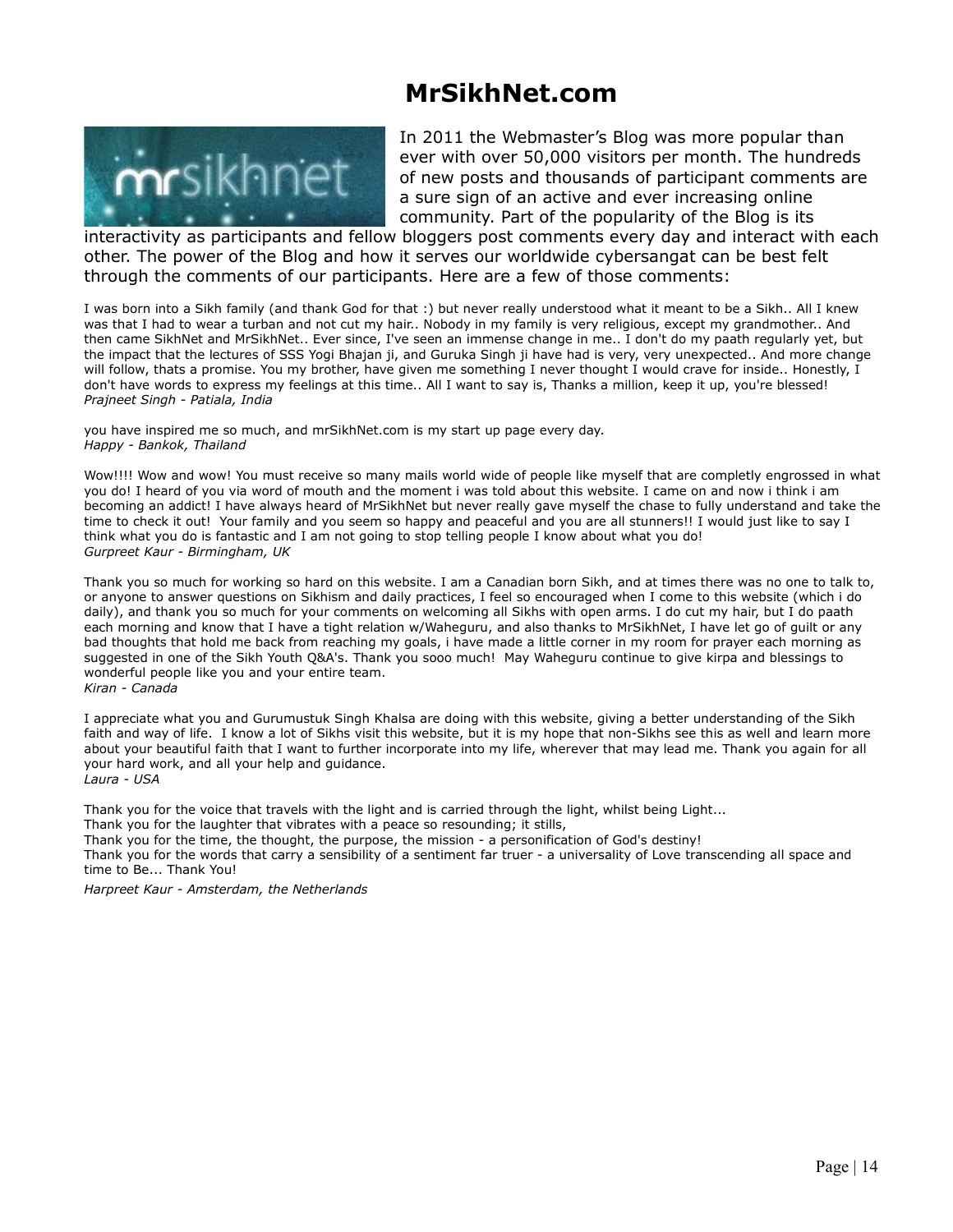### **SikhNet's Growth**

SikhNet saw about a 10% growth in viewership from 3 million unique visitors to about 4.7 million visits and about two and a quarter million unique visitors. Access from mobile devices such as phones and tablets is approaching 2 million page views as the use of mobile devices soars.



Viewing: Country/Territory City Continent Sub Continent Region

|                   | Secondary dimension: | Select - |                    | Q           | View:<br>advanced    |
|-------------------|----------------------|----------|--------------------|-------------|----------------------|
| Country/Territory |                      |          | ↓<br><b>Visits</b> | Pages/Visit | Avg. Time on<br>Site |
| $\overline{1}$    | India                |          | 2,420,250          | 3.58        | 00:03:32             |
| $\overline{2}$    | <b>United States</b> |          | 2,313,605          | 3.54        | 00:03:55             |
| 3.                | United Kingdom       |          | 1,410,181          | 3.72        | 00:03:11             |
| $\overline{4}$ .  | Canada               |          | 1,403,301          | 3.64        | 00:03:35             |

#### **The top visitor origin locations in 2011 were:**

- 1. India
- 2. United States
- 3. United Kingdom
- 4. Canada
- 5. India
- 6. Australia
- 7. Malaysia
- 8. Germany
- 9. United Arab Emirates
- 10.Singapore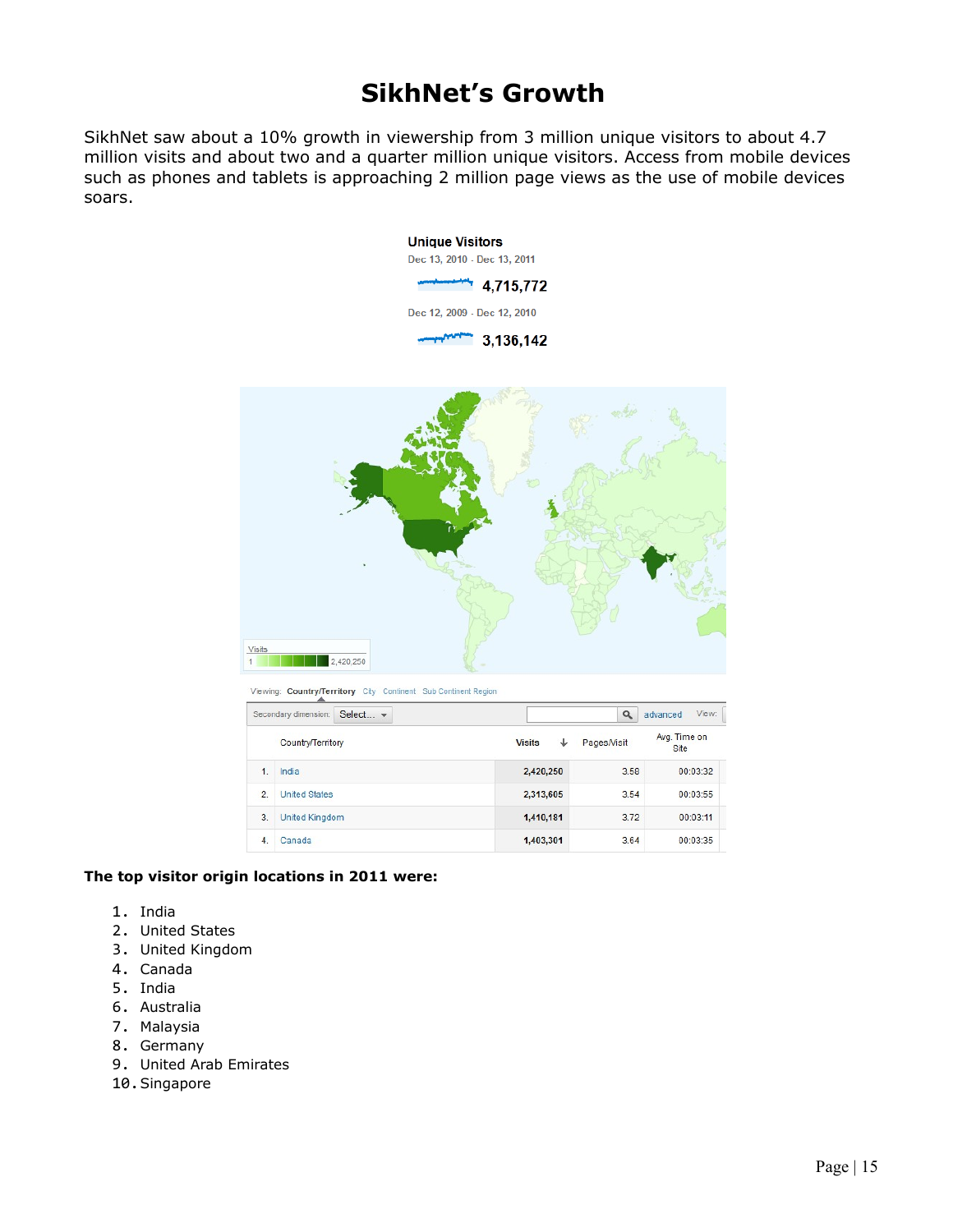## **Financial Summary**

This summary shows SikhNet's financial status and activity for the calendar year 2011.





*Note: SikhNet is a [Not-For-Profit Corporation.](http://www2.guidestar.org/organizations/26-4806284/sikhnet.aspx) As such, SikhNet does not receive any funding from any other entity or organization. SikhNet is wholly funded by its own activities and the generous support of the SikhNet global community. As a 501.3c Not-For-Profit Corporation, contributions to SikhNet are deductible charitable contributions for residents in the USA.*